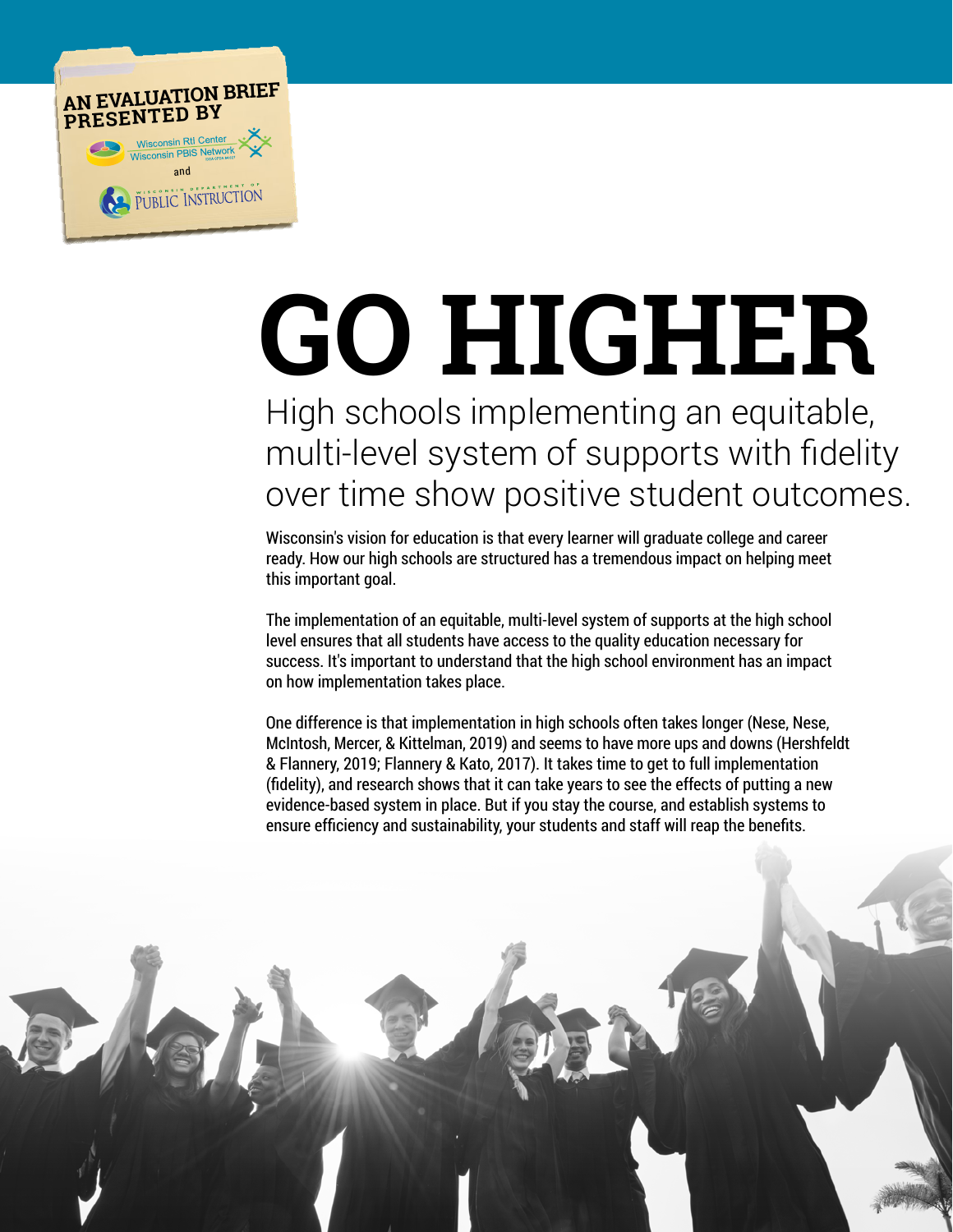Implementing with fidelity has been shown to impact behavior and attendance—both critical outcomes related to graduation and post-high school success (Freeman et al., 2015a, Freeman et al., 2015b).

Additionally, implementing with fidelity is associated with reductions in office discipline referrals and increases in student attendance rates (Freeman, 2016).

# **HIGHER ATTENDANCE**

**level system of supports?** 

An equitable, multi-level system of supports is a framework.

This framework helps districts and schools:

- Integrate and organize supports for learners, including developmental, academic, behavioral, social and emotional supports
- Provide equitable services, practices, and resources to every learner
- Responsively adjust the intensity and nature of supports to match learner needs based on data

**Wisconsin high schools implementing an equitable, multi-level system of supports (in content areas** of reading, mathematics, and/or behavior) **with fidelity over time have decreases in suspension gaps.**

> Implementing equitable, multi-level systems of supports can help schools and districts across the state realize their mission to ready every learner for **college and career success**.



Why should high schools implement an equitable, multi-level system of supports? **32%** 





#### **High implementation benefits staff at the high school as well.**

Staff in higher implementing schools report being more effective in their work and less 'burned out' (Ross, Romer, & Horner, 2012).



## **HIGHER SATISFACTION**

#### **What IS the significance of a gap decrease?**

When we see a gap decrease, that means that the difference between two groups has been reduced. Wisconsin aims to create educational systems with equitable access to quality learning opportunities for each and every student, providing equitable outcomes for all learners.